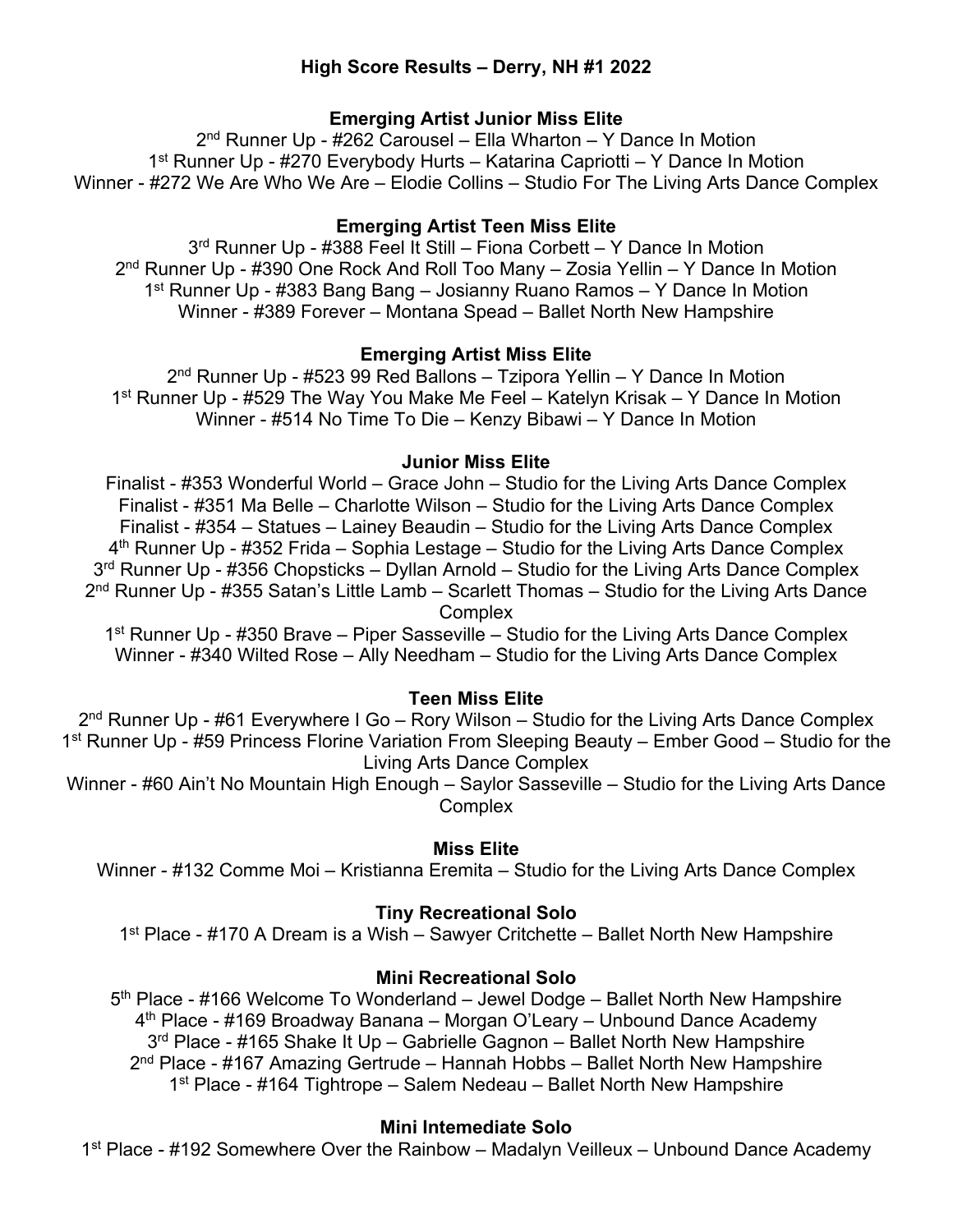## **Mini Competitive Solo**

 $2<sup>nd</sup>$  Place - #205 Danke Schoen – Tyler Seymour – Studio for the Living Arts Dance Complex 1<sup>st</sup> Place - #203 Where In The World Is Carmen Sandiego – Addison Desmond – Studio for the Living Arts Dance Complex

### **Young Recreational Solo**

10<sup>th</sup> Place - #154 It's A Small World – Heather Lefebvre – North Andover School of Dance  $9<sup>th</sup>$  Place - #142 Go The Distance – Jeffery Harlow – Ballet North New Hampshire 8<sup>th</sup> Place - #200.1 When We're Human – Madelyn Hansen – Ballet North New Hampshire  $7<sup>th</sup>$  Place - #135.1 Supergirl – Lola Kelley – Unbound Dance Academy 6th Place - #153 Hold My Hand – Maggie Leaversuch – North Andover School of Dance 5<sup>th</sup> Place - #149 Speaking French – Keira Jones – Y Dance In Motion  $4<sup>th</sup>$  Place - #143 Rise Up – Isabella Place – Ballet North New Hampshire 3<sup>rd</sup> Place - #135 Clap Your Hands – Moira Dube – North Andover School of Dance  $2<sup>nd</sup>$  Place – #140 My Destiny – Victoria Carter – Ballet North New Hampshire 1st Place - #138.1 Lollypop – Camilla Carignan – Ballet North New Hampshire

### **Young Intermediate Solo**

10<sup>th</sup> Place - #270 Everybody Hurts – Katarina Capriotti – Y Dance In Motion 9th Place - #246 Faded – Abigail Clunie – North Andover School of Dance 8<sup>th</sup> Place - #259 Ease On Down the Road – Calia Lebranti – North Andover School of Dance  $7<sup>th</sup>$  Place - #265 New Shoes – Sophie Goodes – Steppin' Out Dance Academy 6<sup>th</sup> Place - #254 Malibu – Caitlin Dettore – Steppin' Out Dance Academy  $5<sup>th</sup>$  Place - #267 Little Brown Jug – Jade Webb – Studio for the Living Arts Dance Complex 4<sup>th</sup> Place - #227 Fairy Doll – Emily Liadis – Unbound Dance Academy 3<sup>rd</sup> Place - #272 We Are Who We Are – Elodie Collins – Studio for the Living Arts Dance Complex  $2<sup>nd</sup>$  Place - #263 Climb – Emily Upton – Unbound Dance Academy 1<sup>st</sup> Place - #229 Snowfall – Charlotte Frohlich – Studio for the Living Arts Dance Complex

# **Young Competitive Solo**

 $10<sup>th</sup>$  Place - #341 Lucky Star – Briana Eberly – Studio for the Living Arts Dance Complex 9<sup>th</sup> Place - #351 Ma Belle – Charlotte Wilson – Studio for the Living Arts Dance Complex 8th Place - #321 I Remember Her – Kaelyn McCarthy – Kathy Blake Dance Studios  $7<sup>th</sup>$  Place - #354 Statues – Lainey Beaudin – Studio for the Living Arts Dance Complex  $6<sup>th</sup>$  Place - #356 Chopsticks – Dyllan Arnold – Studio for the Living Arts Dance Complex  $5<sup>th</sup>$  Place - #339 Represent – Sophia Lestage – Studio for the Living Arts Dance Complex 4th Place - #320 Skyfall – Lexi Bancroft – Kathy Blake Dance Studios 3<sup>rd</sup> Place - #350 Brave– Piper Sasseville – Studio for the Living Arts Dance Complex  $2<sup>nd</sup>$  Place - #340 Wilted Rose – Ally Needham – Studio for the Living Arts Dance Complex 1<sup>st</sup> Place - #336 Better Keep Your Head Down – Scarlett Thomas – Studio for the Living Arts Dance **Complex** 

# **Teen Recreational Solo**

3<sup>rd</sup> Place - #408 Cruel Summer – Katie Nericcio – Ballet North New Hampshire  $2<sup>nd</sup>$  Place - #411 Not For The Life Of Me – Caroline Emery – Ballet North New Hampshire 1<sup>st</sup> Place - #409 Home To You – Keira Stevens – Ballet North New Hampshire

# **Teen Intermediate Solo**

10<sup>th</sup> Place - #379 You Belong – Katherine O'Donnell – Unbound Dance Academy 9<sup>th</sup> Place - #389 Forever – Montana Spead – Ballet North New Hampshire 8th Place - #380 Skyfall – Lauren Stowell – Unbound Dance Academy 7<sup>th</sup> Place - #376 I Really Don't Care – Addison Little – Ballet North New Hampshire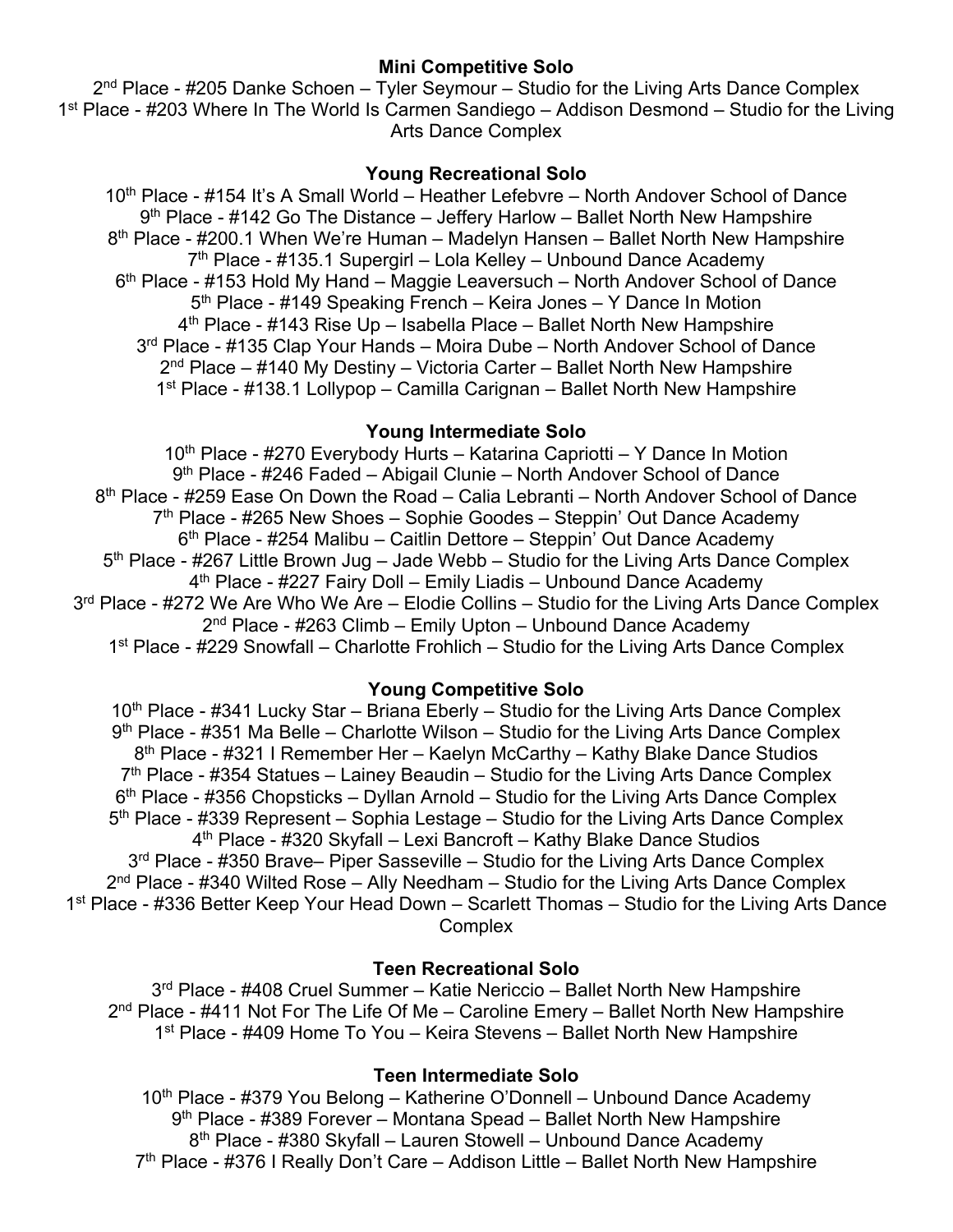$6<sup>th</sup>$  Place - #476 Two – Jordyn Lee – Steppin' Out Dance Acdemy 5<sup>th</sup> Place - #477 Clarify – Lauren Davis – Ballet North New Hampshire 4th Place - #473 The End of Love – Alexandra Mann – North Andover School of Dance 3<sup>rd</sup> Place - #466 Stacks – Estella Schmitz – Kathy Blake Dance Studios  $2<sup>nd</sup>$  Place - #393 Here Comes The Sun – Jacqueline Dettore – Steppin' Out Dance Academy 1st Place - #460 Head Above Water – Aubrey Edwards – Kathy Black Dance Studios

### **Teen Competitive Solo**

10<sup>th</sup> Place - #10 Dream – Tess Brown – Kathy Blake Dance Studios  $9<sup>th</sup>$  Place - #53 Stone Cold – Tayla Pelletier – Studio for the Living Arts Dance Complex 8<sup>th</sup> Place - #60 Ain't No Mountain High Enough – Saylor Sasseville – Studio for the Living Arts Dance **Complex**  $7<sup>th</sup>$  Place - #38 Don't Cry For Me Argentina – Hannah Gilles – Studio for the Living Arts Dance **Complex** 

6th Place - #55 What's Cool – Caroline Garside – Dance Studio of Wakefield 5<sup>th</sup> Place - #52 The World We Made – Ember Good – Studio for the Living Arts Dance Complex 4th Place - #16 Hope Is A Dangerous Thing – Elizabeth Stiles – Studio for the Living Arts Dance **Complex** 

3<sup>rd</sup> Place - #27 Summertime – Sydney Lynch – Dance Studio of Wakefield 2<sup>nd</sup> Place - #40 Beautiful Goodbyes – Paige Perreault – Studio for the Living Arts Dance Complex 1<sup>st</sup> Place - #15 Gaten – Abigail Fortier – Studio for the Living Arts Dance Complex

#### **Senior Recreational Solo**

 $2<sup>nd</sup>$  Place - #484 Run Away – Taylor Ahearn – Ballet North New Hampshire 1<sup>st</sup> Place - #486 Rip Tide – Lillian Genest – Ballet North New Hampshire

#### **Senior Intermediate Solo**

10<sup>th</sup> Place - #522 Sparkling Diamonds – Lillian Hansen – Ballet North New Hampshire 9th Place - #529 The Way You Make Me Feel – Katelyn Krisak – Y Dance In Motion 8<sup>th</sup> Place - #525 Ghost In The Wind – Christina Dubois – North Andover School of Dance  $7<sup>th</sup>$  Place - #514 No Time To Die – Kenzy Bibawi – Y Dance In Motion 6<sup>th</sup> Place - #524 Little Runaway – Emma Malone – Unbound Dance Academy 5th Place - #519 Like A River Runs – Katie Rivet – North Andover School of Dance 4th Place - #521 That Man – Katharine Gutkowski – North Andover School of Dance 3<sup>rd</sup> Place - #527 Say My Name – Megan Lawrence – Ballet North New Hampshire 2nd Place - #519.1 Dream On – Abigail Giuda – Ballet North New Hampshire 1<sup>st</sup> Place - #573 My Immortal – Eva Roy – Ballet North New Hampshire

# **Senior Competitive Solo**

 $10<sup>th</sup>$  Place - #85 Incinerate – Alicia Poschke – Studio for the Living Arts Dance Complex 9th Place - #82 Hurt Me – Ava Grosso – Studio for the Living Arts Dance Complex 8<sup>th</sup> Place - #86 The Wind – Kaitlyn Russell – Studio for the Living Arts Dance Complex 7<sup>th</sup> Place - #78 Falling Up – Myranda Lu – North Andover School of Dance  $6<sup>th</sup>$  Place - #132 Comme Moi – Kristianna Eremita – Studio for the Living Arts Dance Complex 5th Place - #69 Time Lapse – Kelsey Manchester – Dance Studio of Wakefield 4<sup>th</sup> Place - #80 Narcolepsy – Grace Clapp – Studio for the Living Arts Dance Complex 3<sup>rd</sup> Place - #121 Crescendo – Aiden Fortier – Studio for the Living Arts Dance Complex 2<sup>nd</sup> Place - #97 Don't Stop Annabel Phinney – Studio for the Living Arts Dance Complex 1<sup>st</sup> Place - #83 Night Sky – Morgan Hilton – Studio for the Living Arts Dance Complex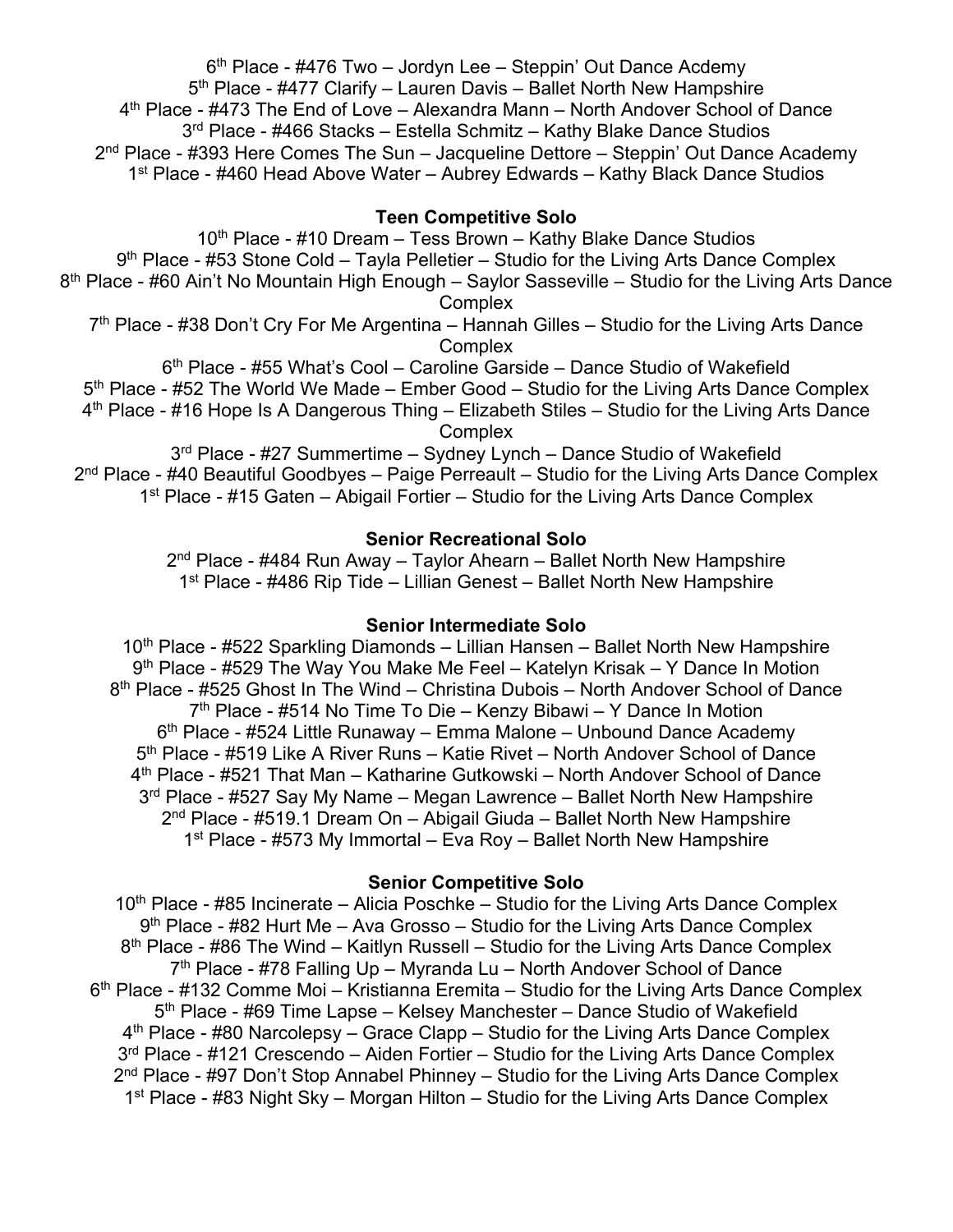# **Mini Recreational Duo/Trio**

 $10<sup>th</sup>$  Place - #174 Girl Party – Y Dance In Motion 9th Place - #181 Someone's Waiting For You – Ballet North New Hampshire 8<sup>th</sup> Place - #188 The Gospel Truth – Y Dance In Motion  $7<sup>th</sup>$  Place - #180 Silent Night – Studio for the Living Arts Dance Complex  $6<sup>th</sup>$  Place - #194 Bear Necessities – Ballet North New Hampshire 5<sup>th</sup> Place - #176 Crocodile Rock – Unbound Dance Academy 4th Place - #117 Shake Your Tail Feather- Y Dance In Motion 3rd Place - #178 Rockin' Robin – Y Dance In Motion 2<sup>nd</sup> Place - ##187 Super Trouper – Y Dance In Motion 1<sup>st</sup> Place - #184 Hideaway – Kathy Blake Dance Studios

### **Mini Intermediate Duo/Trio**

2nd Place - #162 Bedtime Blues – Dance Studio of Wakefield  $1<sup>st</sup>$  Place - #163 Fly – Studio for the Living Arts Dance Complex

#### **Mini Competitive Duo/Trio**

2<sup>nd</sup> Place - #214 Fight For Your Right – Studio for the Living Arts Dance Complex 1<sup>st</sup> Place - #209 Discovery Island – Studio for the Living Arts Dance Complex

#### **Young Recreational Duo/Trio**

 $8<sup>th</sup>$  Place - #199 Fly Me To The Moon – Ballet North New Hampshire  $7<sup>th</sup>$  Place – #198 Three Little Birds – Y Dance In Motion  $6<sup>th</sup>$  Place - #196 Space Jam – Ballet North New Hampshire 5<sup>th</sup> Place - #196.1 Cover Girl – Unbound Dance Academy 4th Place - #193 Spotlight – Y Dance In Motion 3<sup>rd</sup> Place - #197 September – Ballet North New Hampshire 2<sup>nd</sup> Place - #216 Space Between – Ballet North New Hampshire 1<sup>st</sup> Place - #219 Un Poco Loco – Ballet North New Hampshire

#### **Young Intermediate Duo/Trio**

9<sup>th</sup> Place - #218 St James Infirmary Blues – Unbound Dance Academy 8<sup>th</sup> Place - #207 Sugar and Spice – Unbound Dance Academy 7<sup>th</sup> Place - #213 War Paint – Unbound Dance Academy  $6<sup>th</sup>$  Place - #217 Blackbird – Y Dance In Motion 5th Place - #204 Black and Gold – Ballet North New Hampshire 4<sup>th</sup> Place - #210 I Will Wait – Y Dance In Motion 3<sup>rd</sup> Place - #211 Hernandos Hideaway – Unbound Dance Academy 2<sup>nd</sup> Place - #206 Roses – Unbound Dance Academy 1<sup>st</sup> Place - #215 Carry You - Unbound Dance Academy

#### **Young Competitive Duo/Trio**

10<sup>th</sup> Place - #297 Win – Kathy Blake Dance Studios 9<sup>th</sup> Place - #305 Growing Up – Kathy Blake Dance Studios 8<sup>th</sup> Place - #303 Teach Me How To Shimmy – Studio for The Living Arts Dance Complex  $7<sup>th</sup>$  Place - #282 The Golden Trio – Studio for the Living Arts Dance Complex  $6<sup>th</sup>$  Place - #308 Palm Springs Jump – Studio for the Living Arts Dance Complex 5<sup>th</sup> Place - #293 Through Our Strength – Studio for the Living Arts Dance Complex 4th Place - #307 Phantom Of The Opera – Studio for the Living Arts Dance Complex 3<sup>rd</sup> Place - #304 Library Thugs – Studio for the Living Arts Dance Complex 2<sup>nd</sup> Place - #294 Believer – Studio for the Living Arts Dance Complex 1<sup>st</sup> Place - #290 Work It Out – Studio for the Living Arts Dance Complex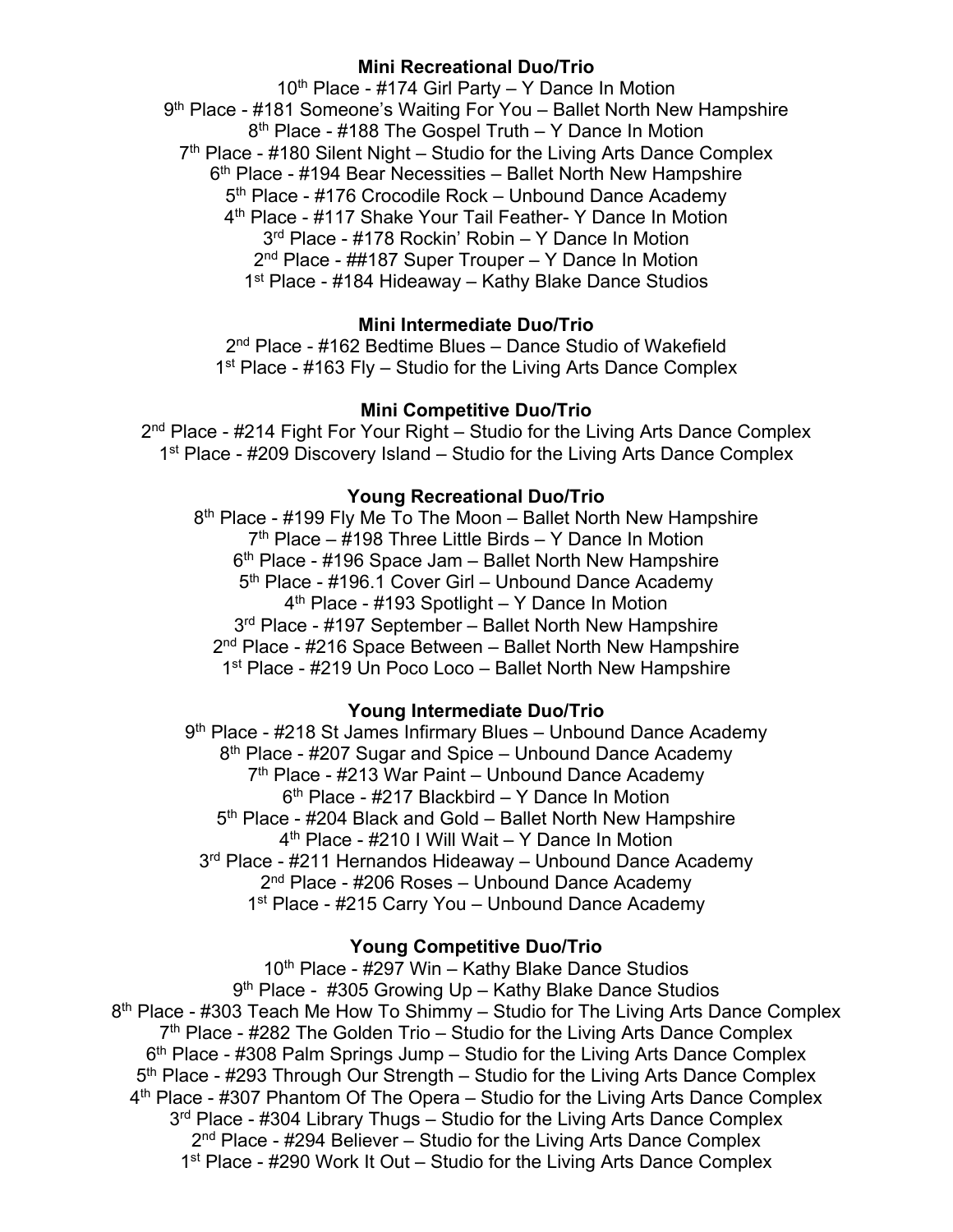# **Teen Intermediate Duo/Trio**

10<sup>th</sup> Place - #439 Cruisin' For A Bruisin' – Y Dance In Motion 9<sup>th</sup> Place - #441 Wherever You Will Go – Y Dance In Motion 8<sup>th</sup> Place - #447 You There – Y Dance In Motion  $7<sup>th</sup>$  Place - #509 Another Day In The Sun – Ballet North New Hampshire  $6<sup>th</sup>$  Place – #428 Rescue – Ballet North New Hampshire 5<sup>th</sup> Place - #432 Nothing But Diamonds – Unbound Dance Academy 4<sup>th</sup> Place - #431 Arrival of the Birds – Unbound Dance Academy 3<sup>rd</sup> Place - #442 Toxic – Y Dance In Motion 2<sup>nd</sup> Place - #444 Brave – North Andover School of Dance 1<sup>st</sup> Place - #427 At The End – Kathy Blake Dance Studios

### **Teen Competitive Duo/Trio**

 $10<sup>th</sup>$  Place - #499 Switch Out – Studio for the Living Arts Dance Complex 9th Place - #505 Anchor – Dance Studio of Wakefield 8<sup>th</sup> Place - #492 The Secret – Kathy Blake Dance Studios 7<sup>th</sup> Place - #494 All I Know So Far – North Andover School of Dance  $6<sup>th</sup>$  Place - #496 Control – Studio for the Living Arts Dance Complex 5<sup>th</sup> Place - #500 Down – Studio for the Living Arts Dance Complex 4th Place - #506 Stepsister's Lament – Studio for the Living Arts Dance Complex 3<sup>rd</sup> Place - #493 Rome – Kathy Blake Dance Studios 2<sup>nd</sup> Place - #491 Bring The Lion Out – Kathy Blake Dance Studios 1<sup>st</sup> Place - #501 Wild Nights – Dance Studio of Wakefield

#### **Senior Intermediate Duo/Trio**

6th Place - #541 Rise – Y Dance In Motion 5<sup>th</sup> Place - #545 New York New York – Y Dance In Motion  $4<sup>th</sup>$  Place - #549 On Broadway – Y Dance In Motion 3<sup>rd</sup> Place - #560 Phantom of the Opera – Ballet North New Hampshire 2<sup>nd</sup> Place - #553 Smash – Y Dance In Motion 1<sup>st</sup> Place - #554 Veins – Ballet North New Hampshire

#### **Senior Competitive Duo/Trio**

10<sup>th</sup> Place - #548 The Last One – Kathy Blake Dance Studios 9<sup>th</sup> Place - #557 The Final Round – Dance Studio of Wakefield 8th Place - #555 Ain't No Sunshine – Kathy Blake Dance Studios  $7<sup>th</sup>$  Place - #561 Suit of Choice – Kathy Blake Dance Studios  $6<sup>th</sup>$  Place - #569 My Life – Studio for the Living Arts Dance Complex 5th Place - #551 Sober – Studio for the Living Arts Dance Complex 4th Place - #552 Return A Secret – Studio for the Living Arts Dance Complex 3<sup>rd</sup> Place - #563 Drumming – North Andover School of Dance 2<sup>nd</sup> Place - #559 Slave 4 You – Studio for the Living Arts Dance Complex 1<sup>st</sup> Place - #556 Devoted To Who – Studio for the Living Arts Dance Complex

### **Tiny Recreational Small Group**

1<sup>st</sup> Place - #190 Who Let The Dogs Out – Ballet North New Hampshire

#### **Mini Recreational Small Group**

 $7<sup>th</sup>$  Place - #159 Into The Open Air – Ballet North New Hampshire  $6<sup>th</sup>$  Place - #158 Make It Shine – Y Dance In Motion 5th Place - #157 Here We Go – Studio for the Living Arts Dance Complex 4<sup>th</sup> Place - #155 Dreams Kathy Blake Dance Studios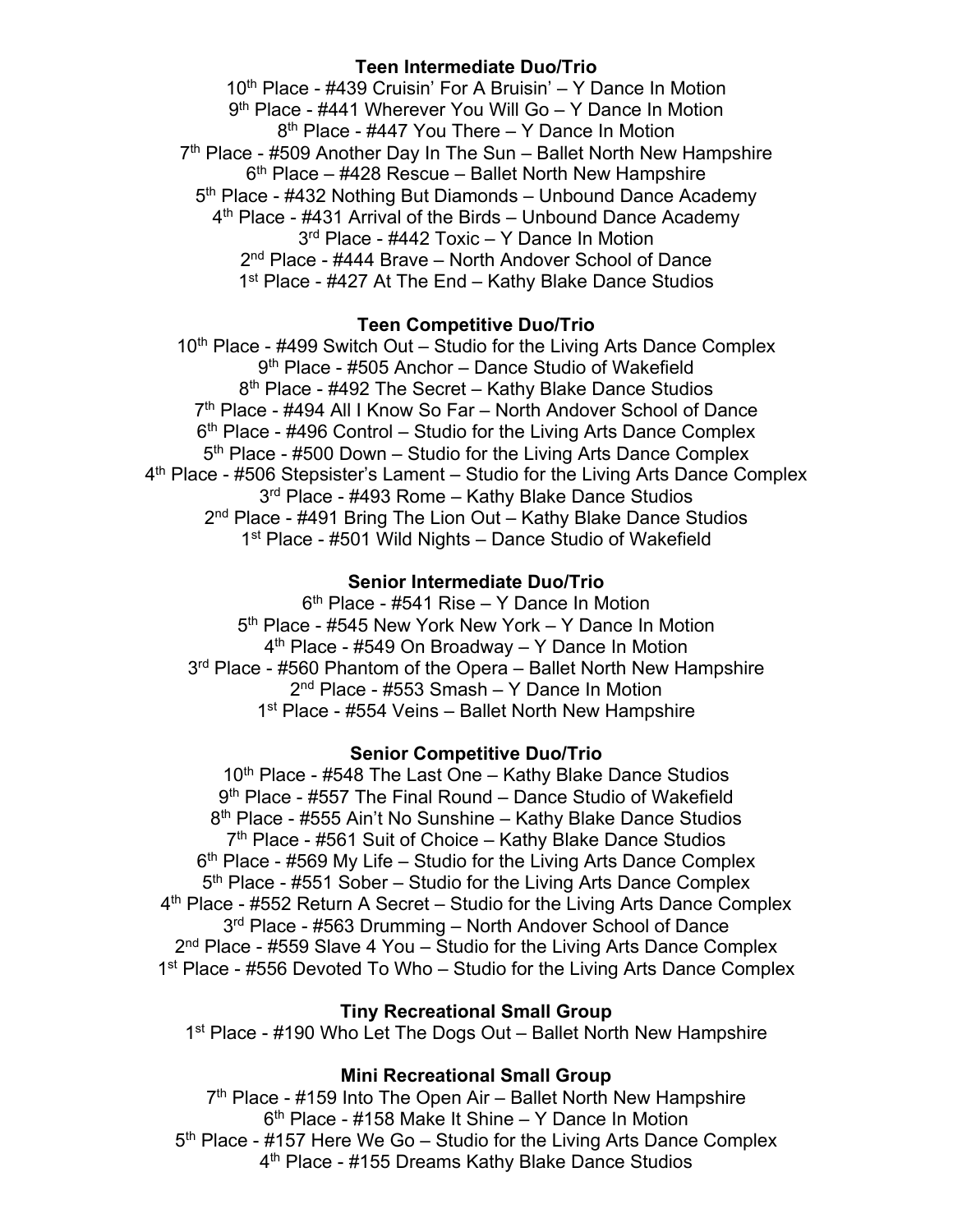3<sup>rd</sup> Place - #161 Centerfield – Studio for the Living Arts Dance Complex 2<sup>nd</sup> Place - #160 Aye Carumba – Kathy Blake Dance Studios 1<sup>st</sup> Place- #151 The Star – Kathy Blake Dance Studios

#### **Mini Intermediate Small Group**

5<sup>th</sup> Place - #186 Alien Invasion – Studio for the Living Arts Dance Complex 4<sup>th</sup> Place - #195 Hat 2 The Back – Studio for the Living Arts Dance Complex 3<sup>rd</sup> Place - #201 Wrong Lake To Catch A Fish – Studio for the Living Arts Dance Complex  $2<sup>nd</sup>$  Place - #182 Swan Lake – Studio for the Living Arts Dance Complex 1<sup>st</sup> Place - #191 Mermaid Party – Studio for the Living Arts Dance Complex

# **Young Recreational Small Group**

3<sup>rd</sup> Place - #189 Beetlejuice – Ballet North New Hampshire 2<sup>nd</sup> Place - #185 Anchor – Ballet North New Hampshire 1st Place - #183 Neverland – Y Dance In Motion

### **Young Intermediate Small Group**

 $10<sup>th</sup>$  Place - #277 Kids In America – Unbound Dance Academy 9th Place - #288 Puttin' On The Ritz – North Andover School of Dance 8<sup>th</sup> Place - #284 Pulled – North Andover School of Dance  $7<sup>th</sup>$  Place - #281 Yes I Can – Kathy Blake Dance Studios 6<sup>th</sup> Place - #276 Squad Goals – Kathy Blake Dance Studios 5<sup>th</sup> Place - #285 A Day For The Cat In The Hat – Studio for the Living Arts Dance Complex 4<sup>th</sup> Place - #279 Surf's Up – North Andover School of Dance 3<sup>rd</sup> Place - #280 Don't Stop Me Now - Ballet North New Hampshire  $2<sup>nd</sup>$  Place - #289 What I Like About You – Studio for the Living Arts Dance Complex 1<sup>st</sup> Place - #275 Drop – Kathy Blake Dance Studios

#### **Young Competitive Small Group**

 $10<sup>th</sup>$  Place - #361 Girls Night Out – Studio for the Living Arts Dance Complex 9<sup>th</sup> Place - #240 Children - Studio for the Living Arts Dance Complex 8<sup>th</sup> Place - #348 It's About That Walk - Studio for the Living Arts Dance Complex 7<sup>th</sup> Place - #299 Do It Like Me - Studio for the Living Arts Dance Complex 6<sup>th</sup> Place - #255 Pizzicato - Studio for the Living Arts Dance Complex 5<sup>th</sup> Place - #271 You'll Never Walk Alone- Studio for the Living Arts Dance Complex 4th Place - #283 Mr Blue Sky - Studio for the Living Arts Dance Complex 3<sup>rd</sup> Place - #313 We Watch The Stars - Studio for the Living Arts Dance Complex 2<sup>nd</sup> Place - #260 Shake It - Studio for the Living Arts Dance Complex 1<sup>st</sup> Place - #335 I Believe - Studio for the Living Arts Dance Complex

#### **Teen Recreational Small Group**

1<sup>st</sup> Place - #404 Echo – Ballet North New Hampshire

#### **Teen Intermediate Small Group**

10<sup>th</sup> Place - #434 Too Darn Hot – Y Dance In Motion 9<sup>th</sup> Place - #414 The Bravest – Kathy Blake Dance Studios 8<sup>th</sup> Place - #426 Mr Pinstripe Suit – Y Dance In Motion  $7<sup>th</sup>$  Place - #422 Chasing Cars – Y Dance In Motion 6th Place - #425 Footloose – North Andover School of Dance 5<sup>th</sup> Place - #421 Work Me Down – North Andover School of Dance 4th Place - #407 Backing Down – Kathy Blake Dance Studios 3<sup>rd</sup> Place - #413 I Was Here – Kathy Blake Dance Studios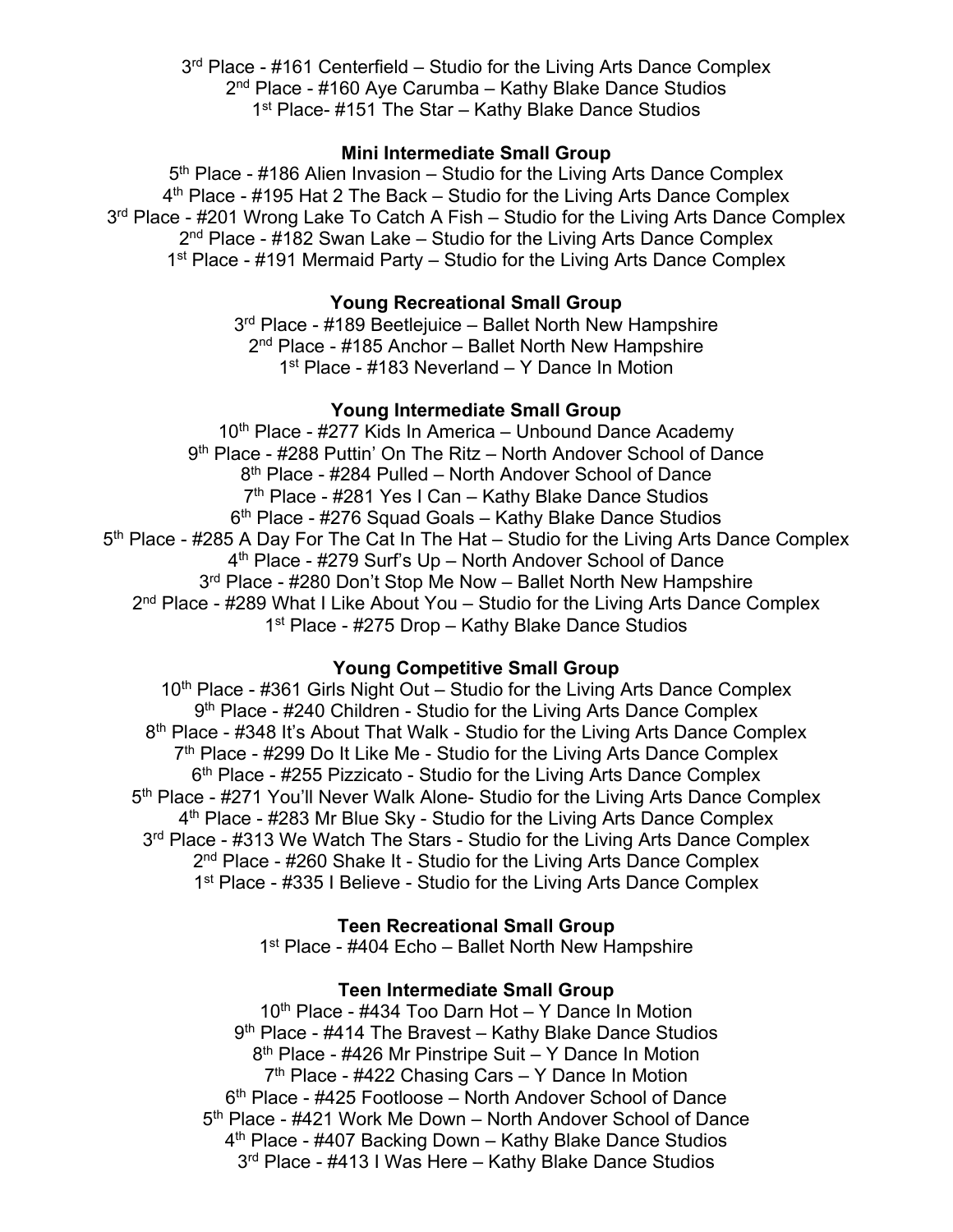2<sup>nd</sup> Place - #423 Came Here For Love – Studio for the Living Arts Dance Complex 1<sup>st</sup> Place - #424 Cake By The Ocean – Ballet North New Hampshire

#### **Senior Intermediate Small Group**

1<sup>st</sup> Place - #566 Fallout – Ballet North New Hampshire

### **Senior Competitive Small Group**

10<sup>th</sup> Place - #547 Body – North Andover School of Dance 9<sup>th</sup> Place - #558 Grace – North Andover School of Dance 8<sup>th</sup> Place - #571 For What It's Worth - North Andover School of Dance 7<sup>th</sup> Place - #567 Punching The Clock - North Andover School of Dance 6<sup>th</sup> Place - #570 Goodbye My Lover – Steppin' Out Dance Academy 5<sup>th</sup> Place - #562 You'll Find A Way – North Andover School of Dance  $4<sup>th</sup>$  Place – #565 Algorhythm – Steppin' Out Dance Academy 3<sup>rd</sup> Place - #654 Sunrise – Studio for the Living Arts Dance Complex  $2<sup>nd</sup>$  Place - #572 Prime Now – Studio for the Living Arts Dance Complex 1<sup>st</sup> Place – 3568 A Moment Like This – Studio for the Living Arts Dance

#### **Mini Recreational Large Group**

2<sup>nd</sup> Place - #208 When I Grow Up – Unbound Dance Academy 1<sup>st</sup> Place - #202 Breakfast Medley – Unbound Dance Academy

### **Mini Intermediate Large Group**

4th Place - #156 Going On Safari – Dance Studio of Wakefield 3<sup>rd</sup> Place - #137 Take Flight – Dance Studio of Wakefield 2<sup>nd</sup> Place - #146 Pretty Little Thing Called Girls - Dance Studio of Wakefield 1<sup>st</sup> Place - #147 The Rose – Studio for the Living Arts Dance Complex

#### **Young Recreational Large Group**

4<sup>th</sup> Place - #171 Telephone – Unbound Dance Academy 3<sup>rd</sup> Place - #172 Dr Seuss – Ballet North New Hampshire  $2<sup>nd</sup>$  Place - #133 Where The Wild Thigs Are – Ballet North New Hampshire 1<sup>st</sup> Place - #148 Flashlight – Ballet North New Hampshire

#### **Young Intermediate Large Group**

6<sup>th</sup> Place - #233.1 Virtual Insanity – North Andover School of Dance 5<sup>th</sup> Place - #223 Survivor – Unbound Dance Academy 4th Place - #222 High School Musical – Y Dance In Motion 3rd Place - #224 Without Love – Kathy Blake Dance Studios 2<sup>nd</sup> Place - #220 Remixed – Kathy Blake Dance Studios 1<sup>st</sup> Place - #221 Do My Thing – North Andover School of Dance

### **Young Competitive Large Group**

9th Place - #333 Feels So Good – Dance Studio of Wakefield 8<sup>th</sup> Place - #359 Get It In – Dance Studio of Wakefield  $7<sup>th</sup>$  Place - #347 The Days – Dance Studio of Wakefield 6th Place - #323 Stomp On The Ground – Dance Studio of Wakefield  $5<sup>th</sup>$  Place - #358 Depth Over Distance – Studio for the Living Arts Dance Complex 4th Place - #332 Walk Like An Egyptian – Studio for the Living Arts Dance Complex 3<sup>rd</sup> Place - #331 Rites of Passage - Studio for the Living Arts Dance Complex 2nd Place - #327 Get It Girl You Go - Studio for the Living Arts Dance Complex 1<sup>st</sup> Place - #266 Delilah - Studio for the Living Arts Dance Complex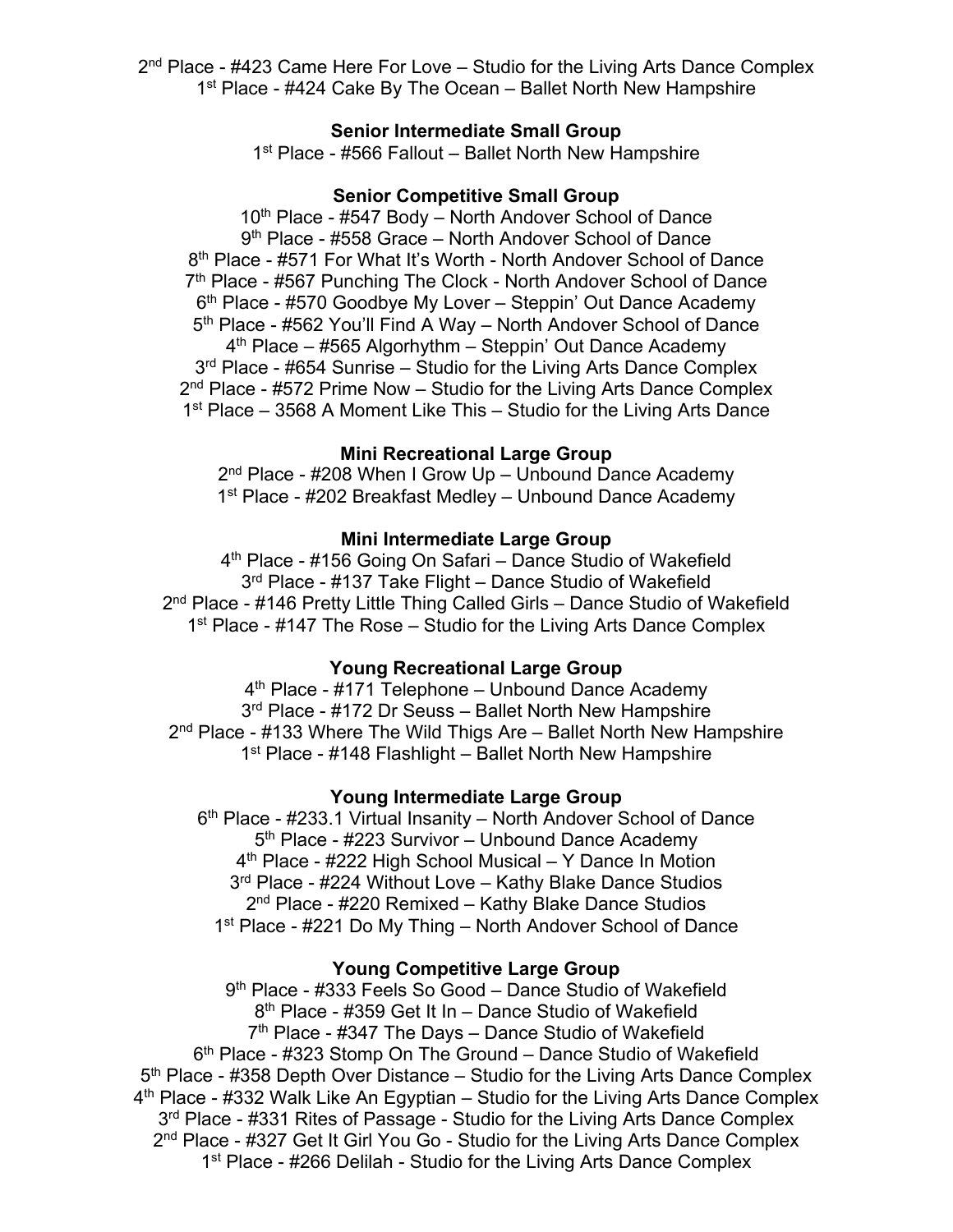#### **Teen Intermediate Large Group**

5<sup>th</sup> Place - #396 Breathe – Ballet North New Hampshire 4th Place - #400 Endangered Species – Ballet North New Hampshire 3<sup>rd</sup> Place - #395 Other Side – Y Dance In Motion 2nd Place - #397 Orange Colored Sky – North Andover School of Dance 1<sup>st</sup> Place - #401 Why Georgia – North Andover School of Dance

### **Teen Competitive Large Group**

10<sup>th</sup> Place - #464 The Greatest Story – Dance Studio of Wakefield 9<sup>th</sup> Place - #478 Otto - Dance Studio of Wakefield 8<sup>th</sup> Place - #451 Cage – Kathy Blake Dance Studios 7<sup>th</sup> Place - #457 Heartbreaker – Kathy Blake Dance Studios 6th Place - #470 Hollywood - Dance Studio of Wakefield 5<sup>th</sup> Place - #462 Monica – Kathy Blake Dance Studios 4th Place - #452 I'll Be Watching You - Dance Studio of Wakefield 3<sup>rd</sup> Place - #471 16 Shots – Kathy Blake Dance Studios 2<sup>nd</sup> Place - #475 No Mercy – Studio for the Living Arts Dance Complex 1<sup>st</sup> Place - #450 Women Circle – Studio for the Living Arts Dance Complex

#### **Senior Competitive Large Group**

5<sup>th</sup> Place - #488 Georgia On My Mind – North Andover School of Dance 4<sup>th</sup> Place - #487 New Beginnings – Steppin' Out Dance Academy 3<sup>rd</sup> Place - #490 House of the Rising Sun – Studio for the Living Arts Dance Complex  $2<sup>nd</sup>$  Place - #511 Is You Ready – Studio for the Living Arts Dance Complex 1<sup>st</sup> Place - #485 Kitri's Friends – Studio for the Living Arts Dance Complex

# **Young Intermediate Line**

2<sup>nd</sup> Place - #310 River – Unbound Dance Academy 1<sup>st</sup> Place - #300 Little Swing – Unbound Dance Academy

#### **Young Competitive Line**

3<sup>rd</sup> Place - #11 Oye Como Va – Dance Studio of Wakefield 2nd Place - #315 Crazy In Love – Dance Studio of Wakefield 1st Place - #319 Born To Be Wild – Dance Studio of Wakefield

#### **Teen Intermediate Line**

3<sup>rd</sup> Place - #365 Rock Lobster – Ballet North New Hampshire 2nd Place - #366 Run Away – North Andover School of Dance 1<sup>st</sup> Place - #382 Party Time – North Andover School of Dance

#### **Teen Competitive Line**

 $7<sup>th</sup>$  Place - #405 The Big Bang – Dance Studio of Wakefield 6th Place - #399 Trouble Maker - Dance Studio of Wakefield 5<sup>th</sup> Place - #403 Hit The Road Jack - Dance Studio of Wakefield  $4<sup>th</sup>$  Place - #406 Sway – Studio for the Living Arts Dance Complex 3<sup>rd</sup> Place - #402 Stuck - Studio for the Living Arts Dance Complex 2<sup>nd</sup> Place - #394 Distant - Studio for the Living Arts Dance Complex 1<sup>st</sup> Place - #398 God's Whisper - Studio for the Living Arts Dance Complex

#### **Senior Competitive Line**

9th Place - #508 Level Up – Dance Studio of Wakefield 8th Place - #498 Who Will Save Us - Dance Studio of Wakefield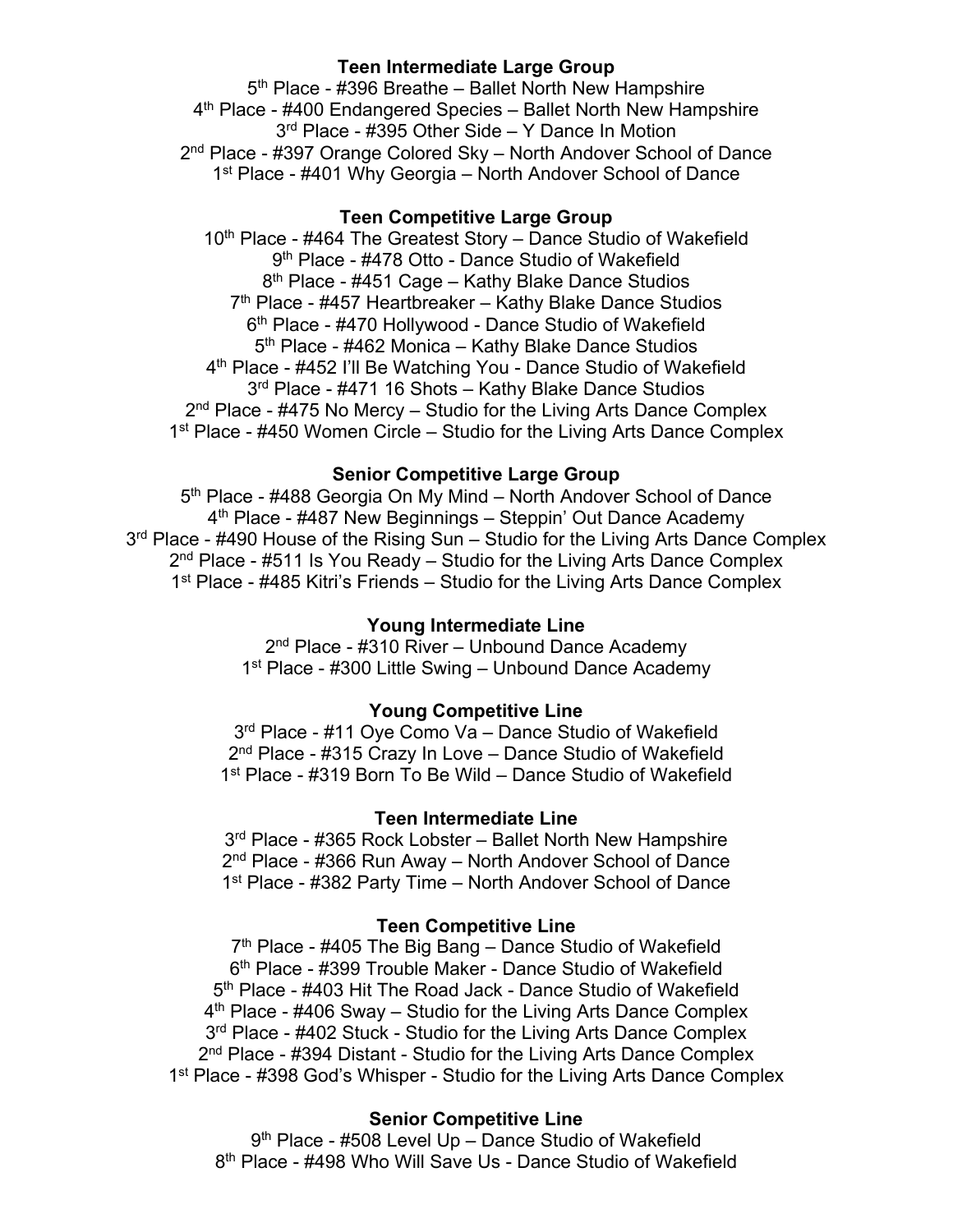7<sup>th</sup> Place - #517 Hustle - Dance Studio of Wakefield 6th Place - #489 Cahminos - Dance Studio of Wakefield  $5<sup>th</sup>$  Place – #507 Time – North Andover School of Dance 4th Place - #513 You Really Got Me - Dance Studio of Wakefield 3<sup>rd</sup> Place - #512 Heavy Rotation – North Andover School of Dance 2<sup>nd</sup> Place - #483 Back Where You Belong - Dance Studio of Wakefield 1<sup>st</sup> Place - #515 I Don't Want To Miss A Thing – Studio for the Living Arts Dance Complex

### **Young Competitive Production**

1<sup>st</sup> Place - #322 Trip A Little Light Fantastic – Studio for the Living Arts Dance Complex

# **Teen Competitive Production**

1<sup>st</sup> Place - #482 Queen For A Day – Dance Studio of Wakefield

## **Judges Choice Awards Outstanding Entertainment**

#50 The Whole Being Dead Thing – Studio for the Living Arts Dance Complex #119 The Girl In 14G – Studio for the Living Arts Dance Complex #172 Dr. Seuss – Ballet North New Hampshire #222 High School Musical – Y Dance In Motion #275 Drop – Kathy Blake Dance Studios #327 Get It Girl You Go – Studio for the Living Arts Dance Complex #418 Shut Up and Dance With Me – Ballet North New Hampshire #544 Over the Limit – Kathy Blake Dance Studios

### **Showmanship**

#25 Diamonds – Kathy Blake Dance Studios #78 Falling Up – North Andover School of Dance #149 Speaking French – Y Dance In Motion #151 The Star – Kathy Blake Dance Studios #300 Little Swing – Unbound Dance Academy #330 Bop Till You Drop – Dance Studio of Wakefield #393 Here Comes The Sun – Steppin Out Dance Academy #425 Footloose – North Andover School of Dance #519.1 Dream On – Ballet North New Hampshire

### **Technical Excellence**

#15 Gaten – Studio for the Living Arts Dance Complex #69 Time Lapse – Dance Studio of Wakefield #147 The Rose – Studio for the Living Arts Dance Complex #260 Shake It – Studio for the Living Arts Dance Complex #320 Skyfall – Kathy Blake Dance Studios #515 I Don't Want To Miss A Thing – Studio for the Living Arts Dance Complex

#### **Emotional Execution**

#27 Summertime – Dance Studio of Wakefield #73 The Siren's Song – Kathy Blake Dance Studios #254 Malibu – Steppin Out Dance Academy #413 I Was Here – Kathy Blake Dance Studios #524 Little Runaway – Unbound Dance Academy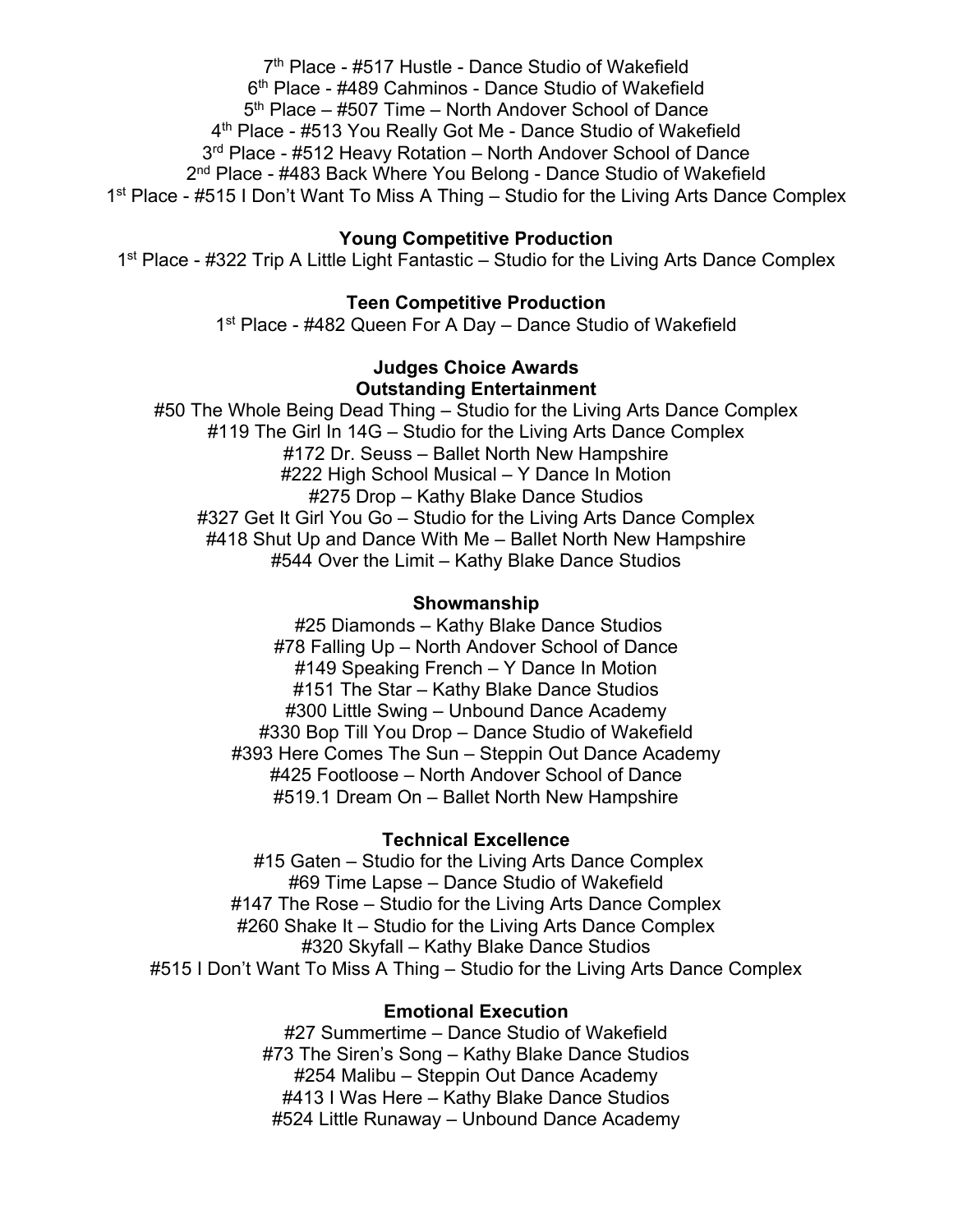# **Outstanding Choreography**

#83 Night Sky – Studio for the Living Arts Dance Complex #137 Take Flight – Dance Studio of Wakefield #403 Hit The Road Jack – Dance Studio of Wakefield #507 Time – North Andover School of Dance

**ADCC Studio of Excellence Award –** Kathy Blake Dance Studios

**Overall High Point Student Choreography -** #126 Open Hands – Kaitlyn Russell – Studio for the Living Arts Dance Complex

**Overall High Point Recreational Solo/Duo/Trio –** #138.1 Lollypop – Camilla Carignan – Ballet North New Hampshire **Overall High Point Recreational Group/Line/Production –** #151 The Star – Kathy Blake Dance Studios

**Overall High Point Intermediate Solo/Duo/Trio –** #229 Snowfall – Charlotte Frohlich – Studio for the Living Arts Dance Complex **Overall High Point Intermediate Group/Line/Production-** #147 The Rose – Studio for the Living Arts Dance Complex

### **Overall High Point Competitive Solo/Duo/Trio –**

#83 Night Sky – Morgan Hilton – Studio for the Living Arts Dance Complex **Overall High Point Competitive Group/Line/Production –** #398 God's Whisper – Studio for the Living Arts Dance Complex

# **Artistic Adventures**

#10 Dream – Kathy Blake Dance Studios #15 Gaten – Studio for the Living Arts Dance Complex #16 Hope Is A Dangerous Thing - Studio for the Living Arts Dance Complex #22 You Give Love A Bad Name – Dance Studio of Wakefield #27 Summertime – Dance Studio of Wakefield #37 But Beautiful - Studio for the Living Arts Dance Complex #38 Don't Cry For Me Argentina - Studio for the Living Arts Dance Complex #40 Beautiful Goodbye - Studio for the Living Arts Dance Complex #41 Make You Feel My Love - Studio for the Living Arts Dance Complex #53 Stone Cold - Studio for the Living Arts Dance Complex #56 Lights – North Andover School of Dance #60 Ain't No Mountain High Enough - Studio for the Living Arts Dance Complex #69 Time Lapse – Dance Studio of Wakefield #75 Way Down We Go – North Andover School of Dance #76 Lasting Lover – North Andover School of Dance #78 Falling Up – North Andover School of Dance #182 Swan Lake – Studio for the Living Arts Dance Complex #209 Discovery Island – Studio for the Living Arts Dance Complex #259 Ease On Down The Road – North Andover School of Dance #263 Climb – Unbound Dance Academy #273 Fireflies – Studio for the Living Arts Dance Complex #274 Afraid of the Dark – Dance Studio of Wakefield #293 Through Our Strength – Studio for the Living Arts Dance Complex #307 Phantom Of The Opera – Studio for the Living Arts Dance Complex #320 Skyfall – Kathy Blake Dance Studios #336 Better Keep Your Head Down – Studio for the Living Arts Dance Complex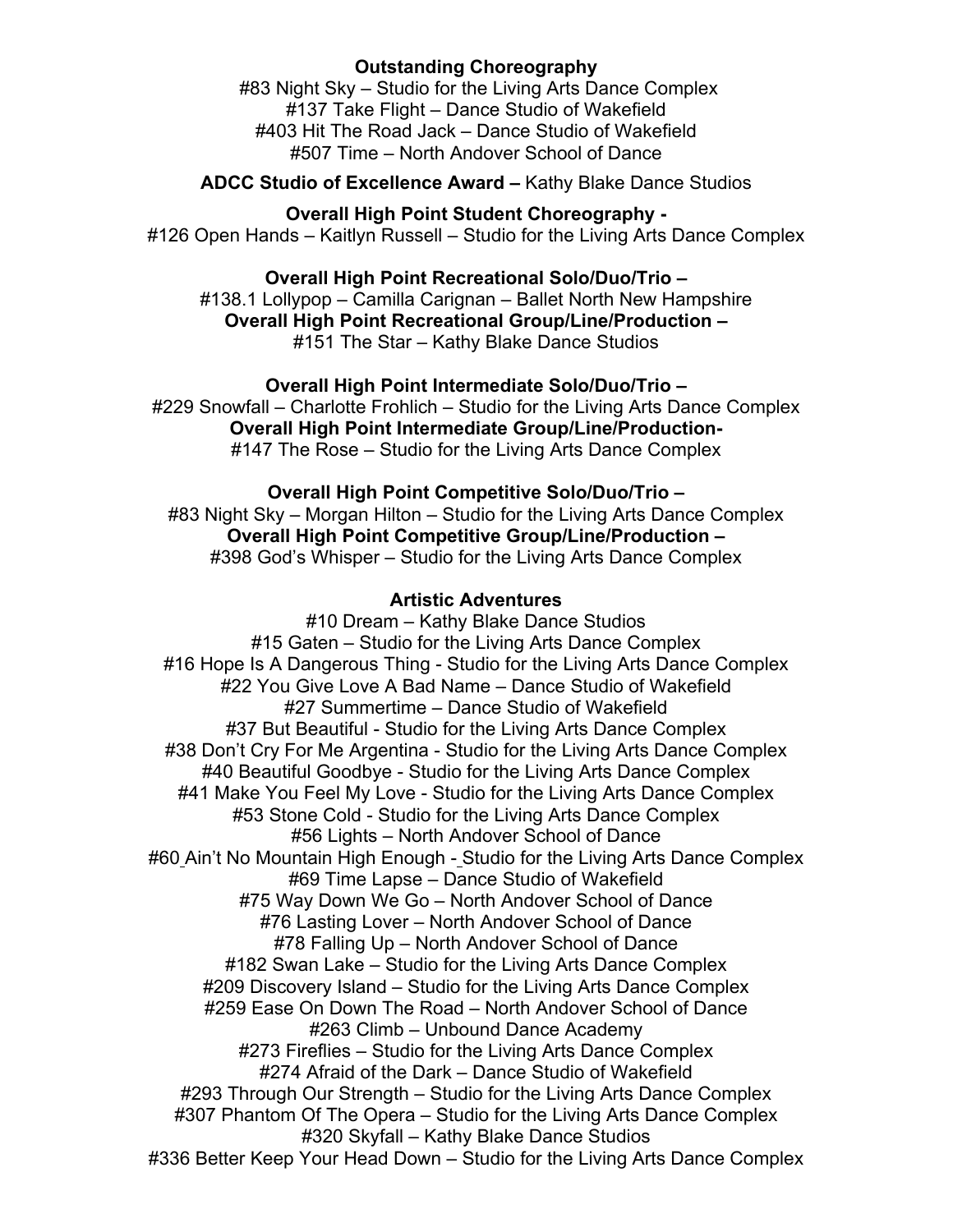#352 Frida – Studio for the Living Arts Dance Complex #358 Depth Over Distance – Studio for the Living Arts Dance Complex #389 Forever – Ballet North New Hampshire #395 Other Side – Y Dance In Motion #427 At The End – Kathy Blake Dance Studios #450 Women Circle – Studio for the Living Arts Dance Complex #476 Two – Steppin' Out Dance Academy #495 So Many Signs – Studio for the Living Arts Dance Complex #518.1 Power – Ballet North New Hampshire #519.1 Dream On – Ballet North New Hampshire #534 Swipe Right – Studio for the Living Arts Dance Complex

### **Elite Team**

#4 The Trial – Kathy Blake Dance Studios #7 Hold On To Me – Dance Studio of Wakefield #10 Dream – Kathy Blake Dance Studios #13 Water From The Moon – Steppin' Out Dance Academy #15 Gaten – Studio for the Living Arts Dance Complex #16 Hope Is A Dangerous Thing - Studio for the Living Arts Dance Complex #21 Last One Standing – Dance Studio of Wakefield #22 You Give Love A Bad Name – Dance Studio of Wakefield #22 Last One Standing – Dance Studio of Wakefield #24 Feeling Good – Kathy Blake Dance Studios #25 Diamonds – Kathy Blake Dance Studios #27 Summertime – Dance Studio of Wakefield #37 But Beautiful - Studio for the Living Arts Dance Complex #38 Don't Cry For Me Argentina - Studio for the Living Arts Dance Complex #40 Beautiful Goodbye - Studio for the Living Arts Dance Complex #41 Make You Feel My Love - Studio for the Living Arts Dance Complex #44 Survive – Dance Studio of Wakefield #51 Rain – Kathy Blake Dance Studios #52 The World We Made – Studio for the Living Arts Dance Complex #53 Stone Cold - Studio for the Living Arts Dance Complex #56 Lights – North Andover School of Dance #60 Ain't No Mountain High Enough - Studio for the Living Arts Dance Complex #65 The Struggle Within – Kathy Blake Dance Studios #67 Ms Believer – Dance Studio of Wakefield #69 Time Lapse – Dance Studio of Wakefield #71 New York New York – Dance Studio of Wakefield #73 The Siren's Song – Kathy Blake Dance Studios #75 Way Down We Go – North Andover School of Dance #78 Falling Up – North Andover School of Dance #79 Vienna – Steppin' Out Dance Academy #80 Narcolepsy – Studio for the Living Arts Dance Complex #81 The Silence – Studio for the Living Arts Dance Complex #83 Night Sky – Studio for the Living Arts Dance Complex #84 Easy – Studio for the Living Arts Dance Complex #90 Bang Bang – Dance Studio of Wakefield #99 I Have Nothing – North Andover School of Dance #102 Saint Honestly – Steppin' Out Dance Academy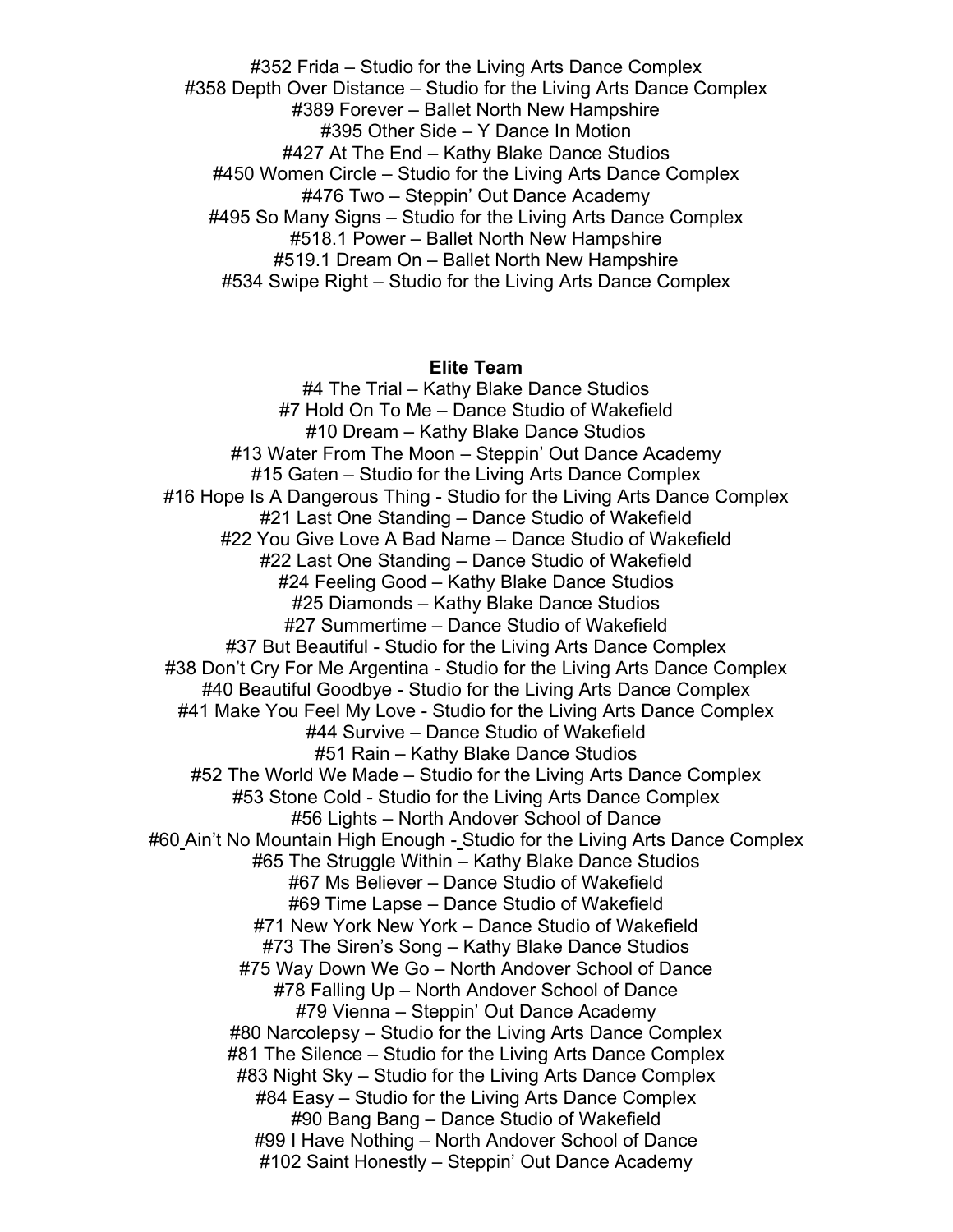#106 The Love You Left Behind – Steppin' Out Dance Academy #107 Maps – Studio for the Living Arts Dance Complex #110 Don't Let Me Go – Dance Studio of Wakefield #113 Killing Me Softly – Dance Studio of Wakefield #122 I'm Sorry – Studio for the Living Arts Dance Complex #126 Open Hands – Studio for the Living Arts Dance Complex #137 Take Flight – Dance Studio of Wakefield #143 Rise Up – Ballet North New Hampshire #146 Pretty Little Thing Called Girls – Dance Studio of Wakefield #147 The Rose – Studio for the Living Arts Dance Complex #191 Mermaid Party – Studio for the Living Arts Dance Complex #192 Somewhere Over the Rainbow – Unbound Dance Academy #203 Where In The World Is Carmen Sandiego – Studio for the Living Arts Dance Complex #205 Danke Schoen – Studio for the Living Arts Dance Complex #206 Roses – Unbound Dance Academy #209 Discovery Island – Studio for the Living Arts Dance Complex #215 Carry You – Unbound Dance Academy #220 Remixed – Kathy Blake Dance Studios #331 Do My Thing – North Andover School of Dance #229 Snowfall – Studio for the Living Arts Dance Complex #233 Trouble – Kathy Blake Dance Studios #240 Children – Studio for the Living Arts Dance Complex #253 I Won't Give Up – Unbound Dance Academy #254 Malibu – Steppin' Out Dance Academy #257 They Go Wild – Kathy Blake Dance Studios #259 East On Down The Road – North Andover School of Dance #260 Shake It – Studio for the Living Arts Dance Complex #263 Climb – Unbound Dance Academy #271 You'll Never Walk Alone – Studio for the Living Arts Dance Complex #274 Afraid of The Dark – Dance Studio of Wakefield #275 Drop – Kathy Blake Dance Studios #282 The Golden Trio – Studio for the Living Arts Dance Complex #290 Work It Out – Studio for the Living Arts Dance Complex #293 Through Our Strength – Studio for the Living Arts Dance Complex #297 WIN – Kathy Blake Dance Studios #304 Library Thugs – Studio for the Living Arts Dance Complex #305 Growing Up – Kathy Blake Dance Studios #307 Phantom of the Opera – Studio for the Living Arts Dance Complex #320 Skyfall – Kathy Blake Dance Studios #322 Trip A Little Light Fantastic – Studio for the Living Arts Dance Complex #327 Get It Girl You Go – Studio for the Living Arts Dance Complex #329 Bling Bling – Dance Studio of Wakefield #330 Bop Till You Drop – Dance Studio of Wakefield #335 I Believe – Studio for the Living Arts Dance Complex #336 Better Keep Your Head Down – Studio for the Living Arts Dance Complex #339 Represent – Studio for the Living Arts Dance Complex #340 Wilted Rose – Studio for the Living Arts Dance Complex #350 Brave – Studio for the Living Arts Dance Complex #351 Ma Belle – Studio for the Living Arts Dance Complex #352 Frida – Studio for the Living Arts Dance Complex #354 Statues – Studio for the Living Arts Dance Complex #356 Chopsticks – Studio for the Living Arts Dance Complex